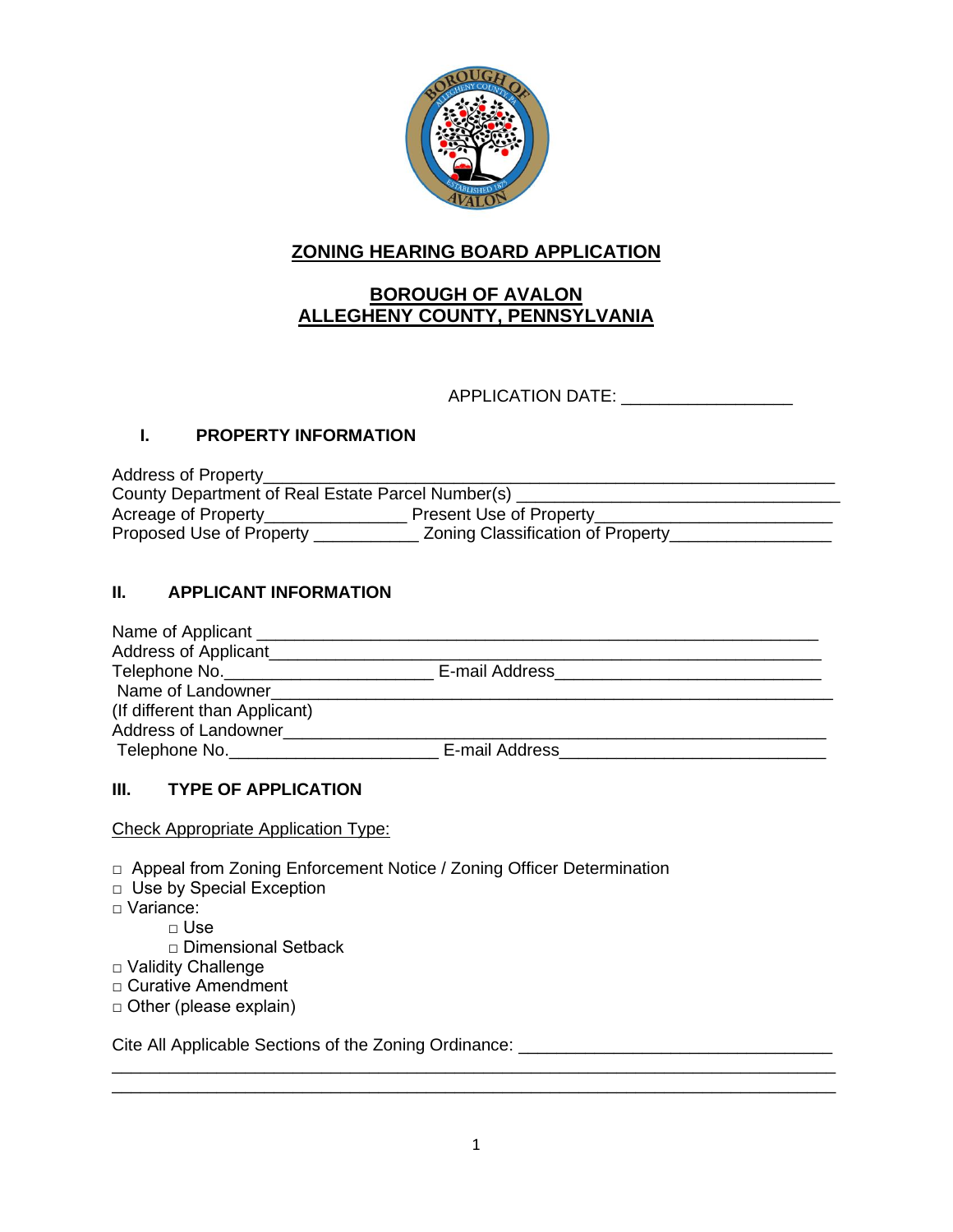

### **IV. DESCRIPTION OF PROPERTY, DEVELOPMENT OR IMPROVEMENT FOR WHICH APPEAL IS FILED**

| Location: ____________________________                                                                                                                                                                                         |                                                                                                                                                                                                                               |
|--------------------------------------------------------------------------------------------------------------------------------------------------------------------------------------------------------------------------------|-------------------------------------------------------------------------------------------------------------------------------------------------------------------------------------------------------------------------------|
| Zoning Classification: _________________                                                                                                                                                                                       | Lot Size: when the control of the control of the control of the control of the control of the control of the control of the control of the control of the control of the control of the control of the control of the control |
| Present Use: The Contract of the Contract of the Contract of the Contract of the Contract of the Contract of the Contract of the Contract of the Contract of the Contract of the Contract of the Contract of the Contract of t | Proposed Use: The Contract of the Contract of the Contract of the Contract of the Contract of the Contract of the Contract of the Contract of the Contract of the Contract of the Contract of the Contract of the Contract of |
| Existing Improvements on the Land:                                                                                                                                                                                             |                                                                                                                                                                                                                               |
| Description of Variance / Appeal Requested: ___                                                                                                                                                                                |                                                                                                                                                                                                                               |
|                                                                                                                                                                                                                                |                                                                                                                                                                                                                               |

Justification for Request: (please include grounds for application, and if physical hardship is claimed as basis for variance, state specific hardship) (attach narrative if needed)

\_\_\_\_\_\_\_\_\_\_\_\_\_\_\_\_\_\_\_\_\_\_\_\_\_\_\_\_\_\_\_\_\_\_\_\_\_\_\_\_\_\_\_\_\_\_\_\_\_\_\_\_\_\_\_\_\_\_\_\_\_\_\_\_\_\_\_\_\_\_\_\_\_\_\_

\_\_\_\_\_\_\_\_\_\_\_\_\_\_\_\_\_\_\_\_\_\_\_\_\_\_\_\_\_\_\_\_\_\_\_\_\_\_\_\_\_\_\_\_\_\_\_\_\_\_\_\_\_\_\_\_\_\_\_\_\_\_\_\_\_\_\_\_\_\_\_\_\_\_\_\_ \_\_\_\_\_\_\_\_\_\_\_\_\_\_\_\_\_\_\_\_\_\_\_\_\_\_\_\_\_\_\_\_\_\_\_\_\_\_\_\_\_\_\_\_\_\_\_\_\_\_\_\_\_\_\_\_\_\_\_\_\_\_\_\_\_\_\_\_\_\_\_\_\_\_\_\_

Has a Previous Application been filed with the Board for this property? (If yes, please provide Date and disposition):

\_\_\_\_\_\_\_\_\_\_\_\_\_\_\_\_\_\_\_\_\_\_\_\_\_\_\_\_\_\_\_\_\_\_\_\_\_\_\_\_\_\_\_\_\_\_\_\_\_\_\_\_\_\_\_\_\_\_\_\_\_\_\_\_\_\_\_\_\_\_\_\_\_\_\_\_

Please provide names & addresses of all property owners within 200 feet of the property for which This application is filed as shown on the latest assessment rolls of the County of Allegheny (attach list if needed):

| 2.                            |  |  |
|-------------------------------|--|--|
|                               |  |  |
| $4.$ $\overline{\phantom{a}}$ |  |  |
|                               |  |  |
|                               |  |  |
|                               |  |  |
|                               |  |  |
|                               |  |  |
| 10.                           |  |  |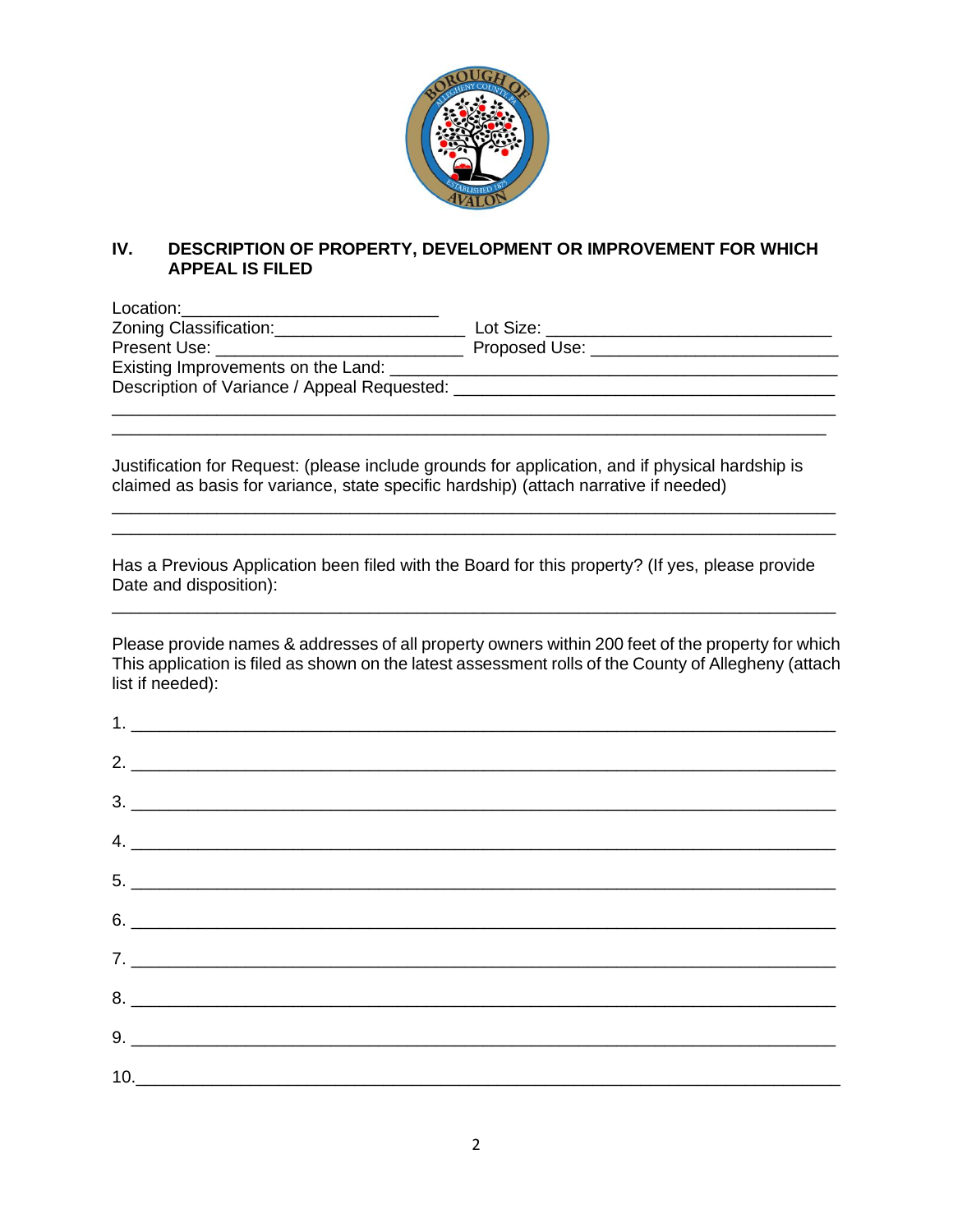

Please print clearly. Illegible and incomplete forms will not be accepted. Please remit payment with this application. For corporate entities, a form of identification of an authorized officer of the company, or copy of a written agreement of the corporation's registered agent is required.

The undersigned hereby represents that, to the best of his/her knowledge, belief that all Information listed above is true, correct, and complete; and that all attachments contain the required information.

#### **V. APPLICANT SIGNATURE**

Print Name: \_\_\_\_\_\_\_\_\_\_\_\_\_\_\_\_\_\_\_\_\_\_\_\_\_\_\_\_\_\_\_\_\_\_

Signature: \_\_\_\_\_\_\_\_\_\_\_\_\_\_\_\_\_\_\_\_\_\_\_\_\_\_\_\_\_\_\_\_\_\_\_ Date: \_\_\_\_\_\_\_\_\_\_\_\_\_\_\_\_\_\_\_\_\_\_\_\_\_

If Applicant differs from Property Owner, please attach Property Owner authorization:

**Non-Refundable Application Fee: \$150.00**

#### **Escrow Deposit: \$500**

**The escrow deposit covers hearing expenses such as advertising, postage, court reporter and transcript, and legal fees incurred by the Zoning Hearing Board. Additional funds may be requested if costs exceed the initial escrow deposit.**

**Note: The required fee and eight copies of all required information must accompany this application or it will not be accepted as complete.**

**Please see page 5, Zoning Hearing Board Application Submittal Requirements, to be sure your application is complete.** 

**\_\_\_\_\_\_\_\_\_\_\_\_\_\_\_\_\_\_\_\_\_\_\_\_\_\_\_\_\_\_\_\_\_\_\_\_\_\_\_\_\_\_\_\_\_\_\_\_\_\_\_\_\_\_\_\_\_\_\_\_\_\_\_\_\_\_\_\_\_\_\_\_\_\_\_\_**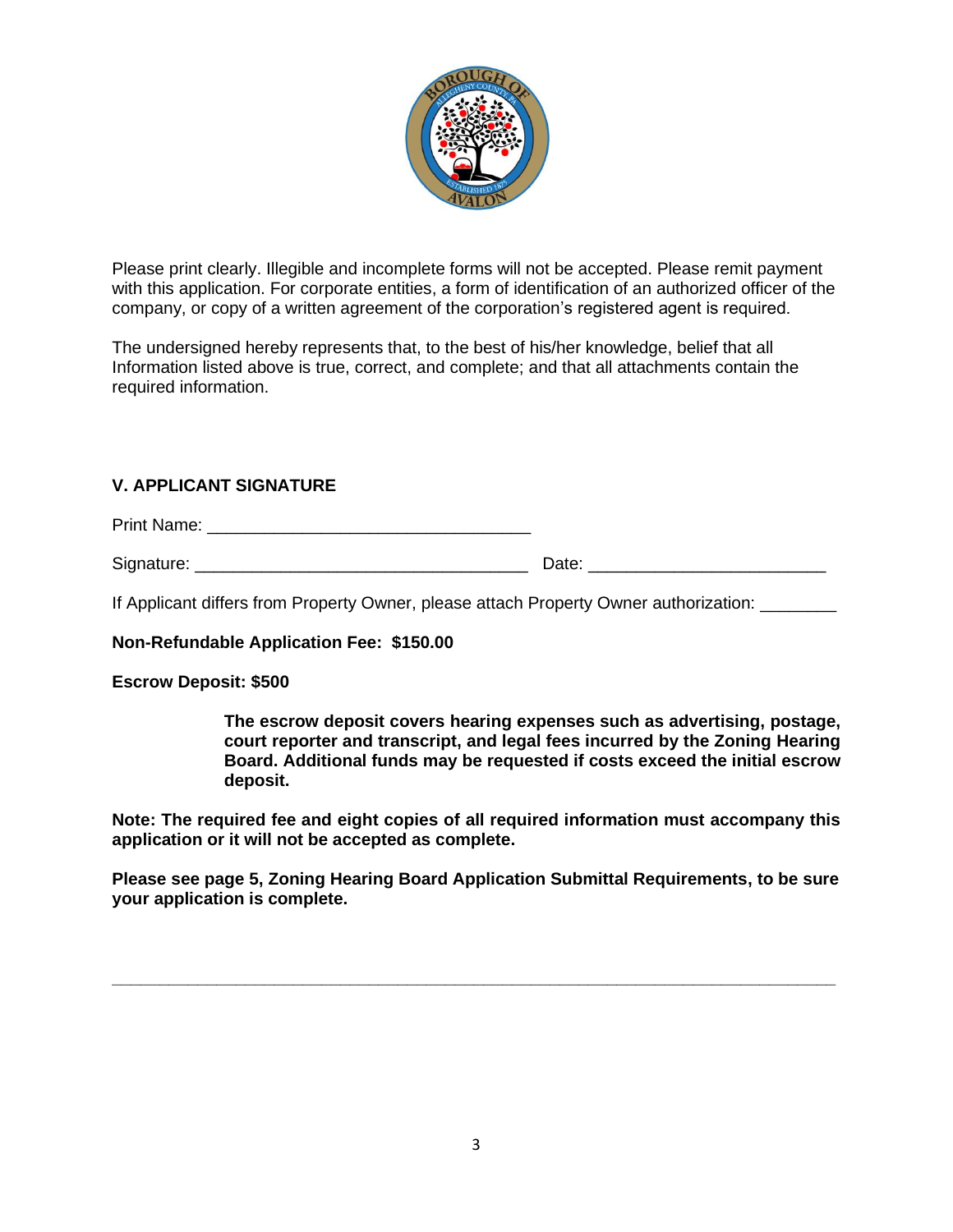

# **For Office Use Only**

Date Application Received: \_\_\_\_\_\_\_\_\_\_\_\_\_\_\_\_ Fee Received:\_\_\_\_\_\_\_\_\_\_\_\_\_\_\_\_\_\_\_\_

Date of Hearing: \_\_\_\_\_\_\_\_\_\_\_\_\_\_\_\_\_\_\_\_

Received by:\_\_\_\_\_\_\_\_\_\_\_\_\_\_\_\_\_\_\_\_\_\_\_\_\_\_\_\_\_\_\_\_\_\_

ZHB Determination: **APPROVED / DENIED** (Attach Copy of Decision / Findings)